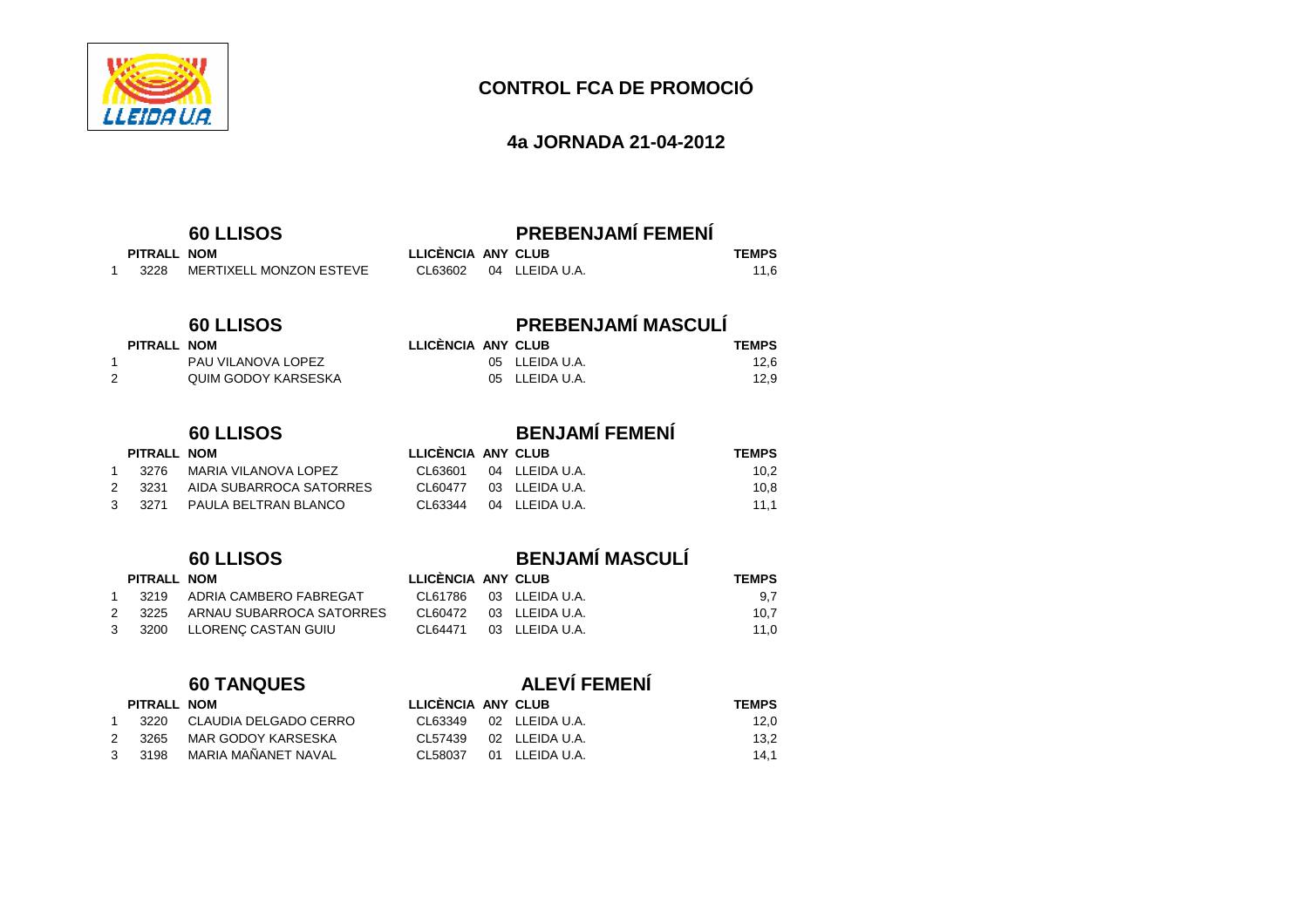

### **4a JORNADA 21-04-2012**

20.0

27,0

 $0,1$ 

### $60$  TANQUES

| <b>ALEVI MASCULI</b> |  |  |
|----------------------|--|--|

|                | PITRALL NOM |                           | LLICÈNCIA ANY CLUB |                | <b>TEMPS</b> |
|----------------|-------------|---------------------------|--------------------|----------------|--------------|
| $\mathbf{1}$   | 3218        | JOAN BONET SELLART        | CL63950            | 01 LLEIDA U.A. | 10,9         |
| 2              | 360         | JOAN PANE ANIZ            | CL60470            | 02 LLEIDA U.A. | 10,9         |
| 3 <sup>1</sup> | 3190        | DANIEL MAÑANET NAVAL      | CL58038            | 01 LLEIDA U.A. | 11,9         |
|                | 4 3183      | DANIEL COGUL GUARDIOLA    | CL55806            | 01 LLEIDA U.A. | 12,4         |
| $5 -$          | 3196        | JON MAÑANET NAVAL         | CL58039            | 01 LLEIDA U.A. | 13,3         |
| 6              | 3214        | MANUEL JESUS MACHO FILLAT | CL63353            | 02 LLEIDA U.A. | 14.1         |

## **80 TANQUES INFANTIL FEMENÍ**

| PITRALL | NOM                | LLICENCIA ANY CLUB |                | <b>TEMPS</b> |
|---------|--------------------|--------------------|----------------|--------------|
| 3182    | ARIADNA CHAS ROURE | CL58646            | 99 LLEIDA U.A. | 16.0         |

### 2 3208 CRISTINA SUAREZ PEREZ 2008 PLEIDA U.A. 3 3206 ARES GILI CAMINO CL64472 99 LLEIDA U.A.

1 5276 ALEIX PORRAS CANTONS 2 3186 SERGI FELIS BADIA 3 3179 SERGI LIEBANA JORDAN

# **80 TANQUES**<br>**ELICÈNCIA ANY CLUB**<br>**PITRALL NOM**

**PITRALL NOM LLICÈNCIA ANY CLUB TEMPS** 

| PITRALL NOM |                           | LLICENCIA ANY CLUB |                       | <b>TEMPS</b> |  |
|-------------|---------------------------|--------------------|-----------------------|--------------|--|
|             | 5276 ALEIX PORRAS CANTONS |                    | CL54628 99 LLEIDAU.A. | 14.0         |  |
|             | 3186 SERGI FELIS BADIA    |                    | CL59181 99 LLEIDAU.A. | 14.3         |  |
|             | 3179 SERGI LIEBANA JORDAN | CT17501            | 00 LLEIDA U.A.        | 17.7         |  |

|             | <b>100 TANQUES</b> |                 |  |
|-------------|--------------------|-----------------|--|
| PITRALL NOM |                    | LLICÈNCIA ANY C |  |

| <b>100 TANQUES</b> |             |                         | <b>ABSOLUT FEMENI</b> |  |                |              |     |
|--------------------|-------------|-------------------------|-----------------------|--|----------------|--------------|-----|
|                    | PITRALL NOM |                         | LLICÈNCIA ANY CLUB    |  |                | <b>TEMPS</b> | 0.1 |
|                    |             | 3217 SAIDA MACHO FILLAT | CL63352               |  | 98 LLEIDA U.A. | 21.5         |     |

|   |             | <b>100 TANQUES</b>       |                    | <b>CADET MASCULI</b> | <b>VENT</b>  |     |  |
|---|-------------|--------------------------|--------------------|----------------------|--------------|-----|--|
|   | PITRALL NOM |                          | LLICÈNCIA ANY CLUB |                      | <b>TEMPS</b> | 0.1 |  |
|   | 3195        | VICTOR SANCHO NAVAL      | CL 54626           | 97 LLEIDA U.A.       | 18,9         |     |  |
| 2 | 3188        | SEBASTIAN CHANGO PAZMIÑO | CI 58031           | 97 LLEIDA U.A.       | 20,6         |     |  |
| 3 | 3176        | MARC LIEBANA JORDAN      | CT17500            | 98 LLEIDA U.A.       | 21,3         |     |  |

### **220 TANQUES INFANTIL FEMENÍ**

1 5239 ALBA ANDRES ROCA

| PITRALL NOM |                       | LLICÈNCIA ANY CLUB |                        | <b>TEMPS</b> |  |
|-------------|-----------------------|--------------------|------------------------|--------------|--|
|             | 5239 ALBA ANDRES ROCA |                    | CL63949 99 LLEIDA U.A. | 38,0         |  |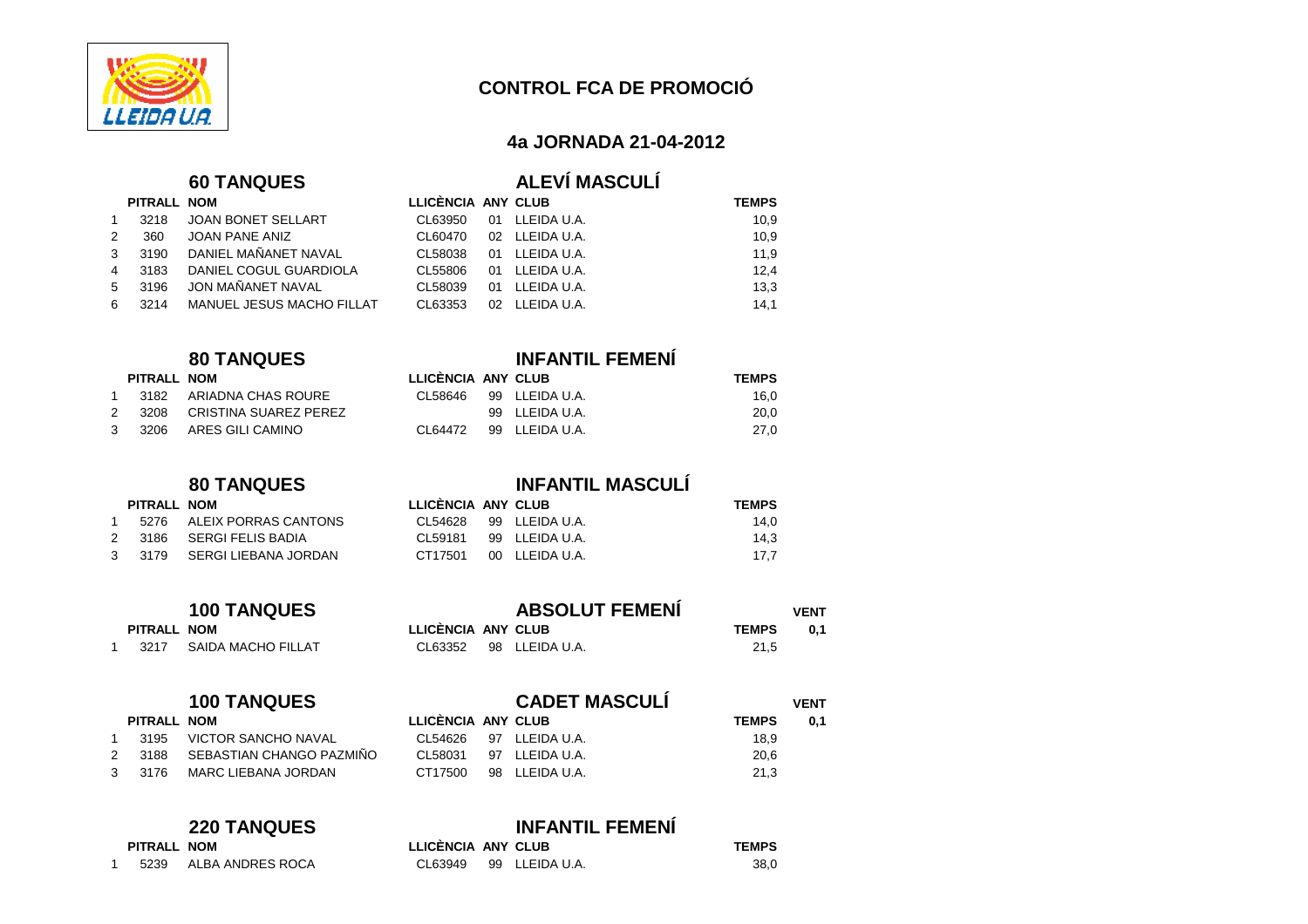

### **4a JORNADA 21-04-2012**

1 5276 ALEIX PORRAS CANTONS 2 3205 SERGI LIEBANA JORDAN

# **220 TANQUES INFANTIL MASCULÍ**

| PITRALL NOM |                      | LLICENCIA ANY CLUB |                | <b>TEMPS</b> |
|-------------|----------------------|--------------------|----------------|--------------|
| 5276        | ALEIX PORRAS CANTONS | CL54628            | 99 LLEIDA U.A. | 33.8         |
| 3205        | SERGI LIEBANA JORDAN | CT17501            | 00 LLEIDA U.A. | 44.2         |

# **300 TANQUES CADET MASCULÍ**

### **PITRALL NOM LLICÈNCIA ANY CLUB TEMPS**  1 3189 MARC LIEBANA JORDAN 2 5136 VICTOR SANCHO NAVAL 2 3188 SEBASTIAN CHANGO PAZMIÑO

|   | PITRALL NOM |                            |
|---|-------------|----------------------------|
| 1 | 5282        | NURIA MONTALA PALAU        |
| 2 | 3198        | MARIA MAÑANET NAVAL        |
| 3 | 3265        | MAR GODOY KARSESKA         |
| 4 | 5268        | <b>JOANA ELIES MORLANS</b> |
| 5 | 3220        | CLAUDIA DELGADO CERRO      |

### $PITRALL$  **NOM** 1 3218 JOAN BONET SELLART 2 3183 DANIEL COGUL GUARDIOLA 3 360 JOAN PANE ANIZ 4 3190 DANIEL MAÑANET NAVAL 5 3214 MANUEL JESUS MACHO FILLAT 6 3196 JON MAÑANET NAVAL

### **600 LLISOS CADET FEMENÍ**

| PITRALL NOM |                        | LLICÈNCIA ANY CLUB |                | <b>TEMPS</b> |  |
|-------------|------------------------|--------------------|----------------|--------------|--|
| 5278        | NURIA TILLO PRATS      | CL 53623           | 98 JA ARBECA   | 1.43.1       |  |
| 2 5271      | CARLA CAMI GARANTO     |                    | 98 JA ARBECA   | 1.48.6       |  |
| 3 3237      | NAIMA BARKANE AMAROUCH | CI 56054           | 98 LLEIDA U.A. | 1.58.8       |  |

|  | CT17500 98 LLEIDAU.A.  | 48.6 |
|--|------------------------|------|
|  | CL54626 97 LLEIDA U.A. | 48.9 |
|  | CL58031 97 LLEIDA U.A. | 48.9 |

# **600 LLISOS ALEVÍ FEMENÍ**

|              | PITRALL NOM |                       | LLICENCIA ANY CLUB |                | <b>TEMPS</b> |
|--------------|-------------|-----------------------|--------------------|----------------|--------------|
|              | 5282        | NURIA MONTALA PALAU   |                    | 02 JA ARBECA   | 2,09,8       |
| $\mathbf{2}$ | 3198        | MARIA MAÑANET NAVAL   | CL58037            | 01 LLEIDA U.A. | 2,13,5       |
| 3            | 3265        | MAR GODOY KARSESKA    | CL57439            | 02 LLEIDA U.A. | 2,14,0       |
| 4            | 5268        | JOANA ELIES MORLANS   |                    | 02 JA ARBECA   | 2,14,5       |
|              | 5 3220      | CLAUDIA DELGADO CERRO | CL63349            | 02 LLEIDA U.A. | 2,24,3       |

### **600 LLISOS ALEVÍ MASCULI**

| LLICÈNCIA ANY CLUB |                        | <b>TEMPS</b> |
|--------------------|------------------------|--------------|
| CL63950            | 01 LLEIDA U.A.         | 1.56.0       |
|                    | CL55806 01 LLEIDA U.A. | 2.07.2       |
|                    | CL60470 02 LLEIDA U.A. | 2.12.0       |
|                    | CL58038 01 LLEIDA U.A. | 2.16.6       |
| CL63353            | 02 LLEIDA U.A.         | 2.31.8       |
|                    | CL58039 01 LLEIDA U.A. | 2.54.0       |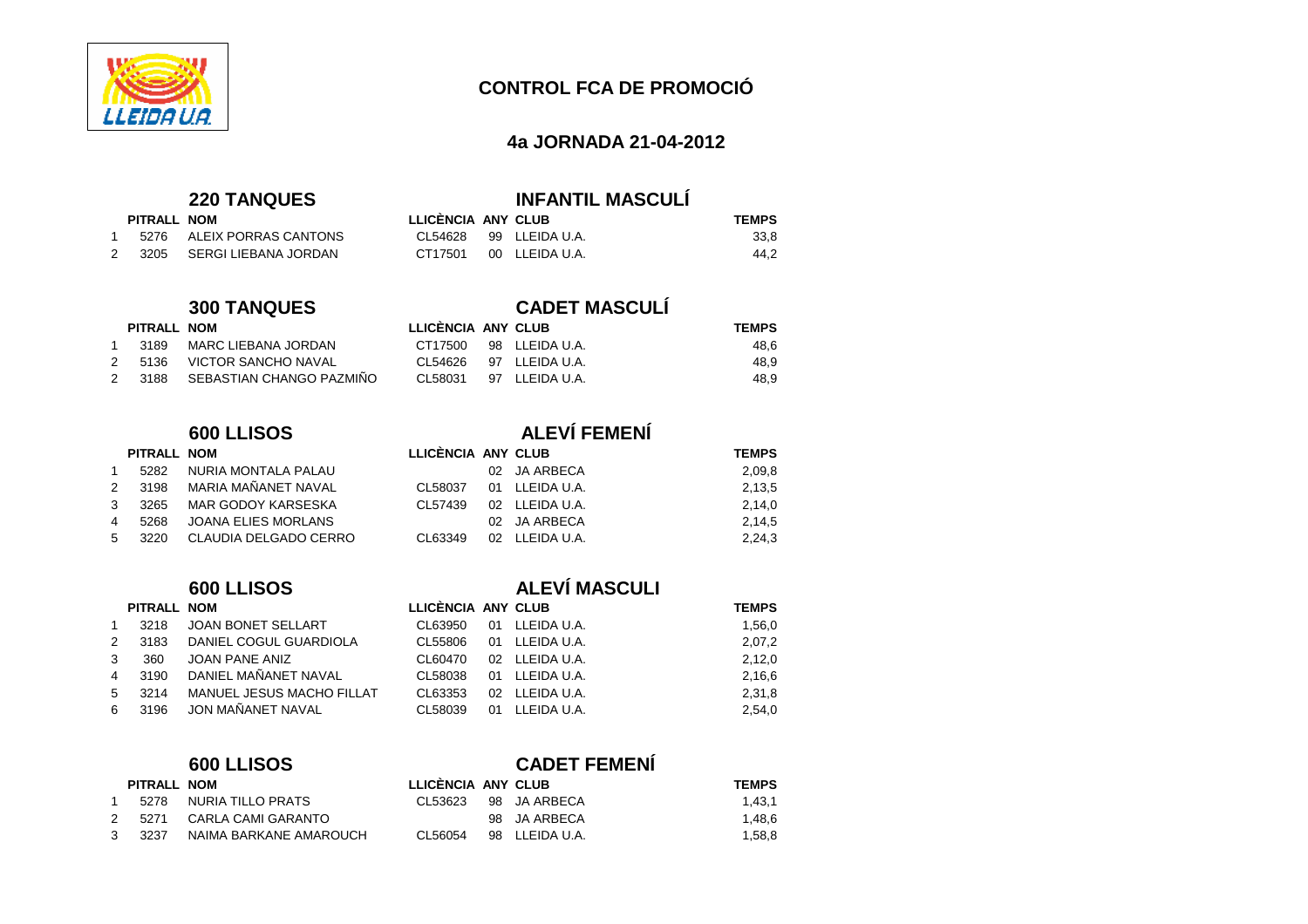

### **4a JORNADA 21-04-2012**

| <b>1000 LLISOS</b> |             |                         |                    | <b>PREBENJAMÍ FEMENÍ</b> |              |
|--------------------|-------------|-------------------------|--------------------|--------------------------|--------------|
|                    | PITRALL NOM |                         | LLICÈNCIA ANY CLUB |                          | <b>TEMPS</b> |
|                    | 3228        | MERTIXELL MONZON ESTEVE |                    | CL63602 04 LLEIDAU.A.    | 4.43.7       |

CL63344 04 LLEIDA U.A.

CL60477 03 LLEIDA U.A.

# **1000 LLISOS BENJAMÍ FEMENÍ**

### **PITRALL NOM LLICÈNCIA ANY CLUB TEMPS**

| 1 3276 | MARIA VILANOVA LOPEZ           |  |
|--------|--------------------------------|--|
|        | 2 3271 PAULA BELTRAN BLANCO    |  |
|        | 3 3231 AIDA SUBARROCA SATORRES |  |

### 11 3219 ADRIA CAMBERO FABREGAT<br>2 3225 ARNAU SUBARROCA SATORR ARNAU SUBARROCA SATORRES 3 3200 LLORENÇ CASTAN GUIU

|   | <b>PIIRALL NOM</b> |                                | LLIC |
|---|--------------------|--------------------------------|------|
|   |                    | 3229 YOLANDA PIFARRE RIVADULLA | CL6  |
| 2 | 5281               | LAIA ASENSIO CONTIJOCH         |      |

### **1000 LLISOS**

 $PITRALL$  **NOM** 

| <b>INFANTIL MASCULI</b> |
|-------------------------|
|                         |

|               | PITRALL NOM |                           | LLICENCIA ANY CLUB     |                | <b>TEMPS</b> |
|---------------|-------------|---------------------------|------------------------|----------------|--------------|
|               | 3238        | JOAN MARC ALBERT MINGUELL | CL59250 00 C.A. ASCO   |                | 3.20.8       |
| $\mathcal{P}$ | - 3234      | MIQUEL CASELLES TOMAS     | CL61783 99 LLEIDA U.A. |                | 3.26.8       |
|               | 3 3221      | DAVID SANCHO NAVAL        | CI 55817               | 99 LLEIDA U.A. | 3.48.3       |

| <b>1000 LLISOS</b> |             |                   |                    | <b>CADET FEMENI</b> |                      |              |  |  |  |  |
|--------------------|-------------|-------------------|--------------------|---------------------|----------------------|--------------|--|--|--|--|
|                    | PITRALL NOM |                   | LLICÈNCIA ANY CLUB |                     |                      | <b>TEMPS</b> |  |  |  |  |
|                    | 5278        | NURIA TILLO PRATS |                    |                     | CL53623 98 JA ARBECA | 3,33,8       |  |  |  |  |

# **1000 LLISOS BENJAMÍ MASCULÍ**

CL63601 04 LLEIDA U.A. 4,23,5

4,58,7

5,07,7

| PITRALL NOM |                               | LLICÈNCIA ANY CLUB |                        | <b>TEMPS</b> |  |
|-------------|-------------------------------|--------------------|------------------------|--------------|--|
|             | 3219 ADRIA CAMBERO FABREGAT   |                    | CL61786 03 LLEIDA U.A. | 3.51.8       |  |
|             | 3225 ARNAU SUBARROCA SATORRES |                    | CL60472 03 LLEIDA U.A. | 4.20.5       |  |
|             | 3200 LLORENC CASTAN GUIU      | CI 64471           | 03 LLEIDA U.A.         | 4.34.4       |  |

# **1000 LLISOS INFANTIL FEMENÍ**

| PITRALL NOM |                           | LLICÈNCIA ANY CLUB |                | <b>TEMPS</b> |  |
|-------------|---------------------------|--------------------|----------------|--------------|--|
| 3229        | YOLANDA PIFARRE RIVADULLA | CL63355            | 99 LLEIDA U.A. | 3.19.6       |  |
| 5281        | LAIA ASENSIO CONTIJOCH    |                    | 99 JA ARBECA   | 3,42,3       |  |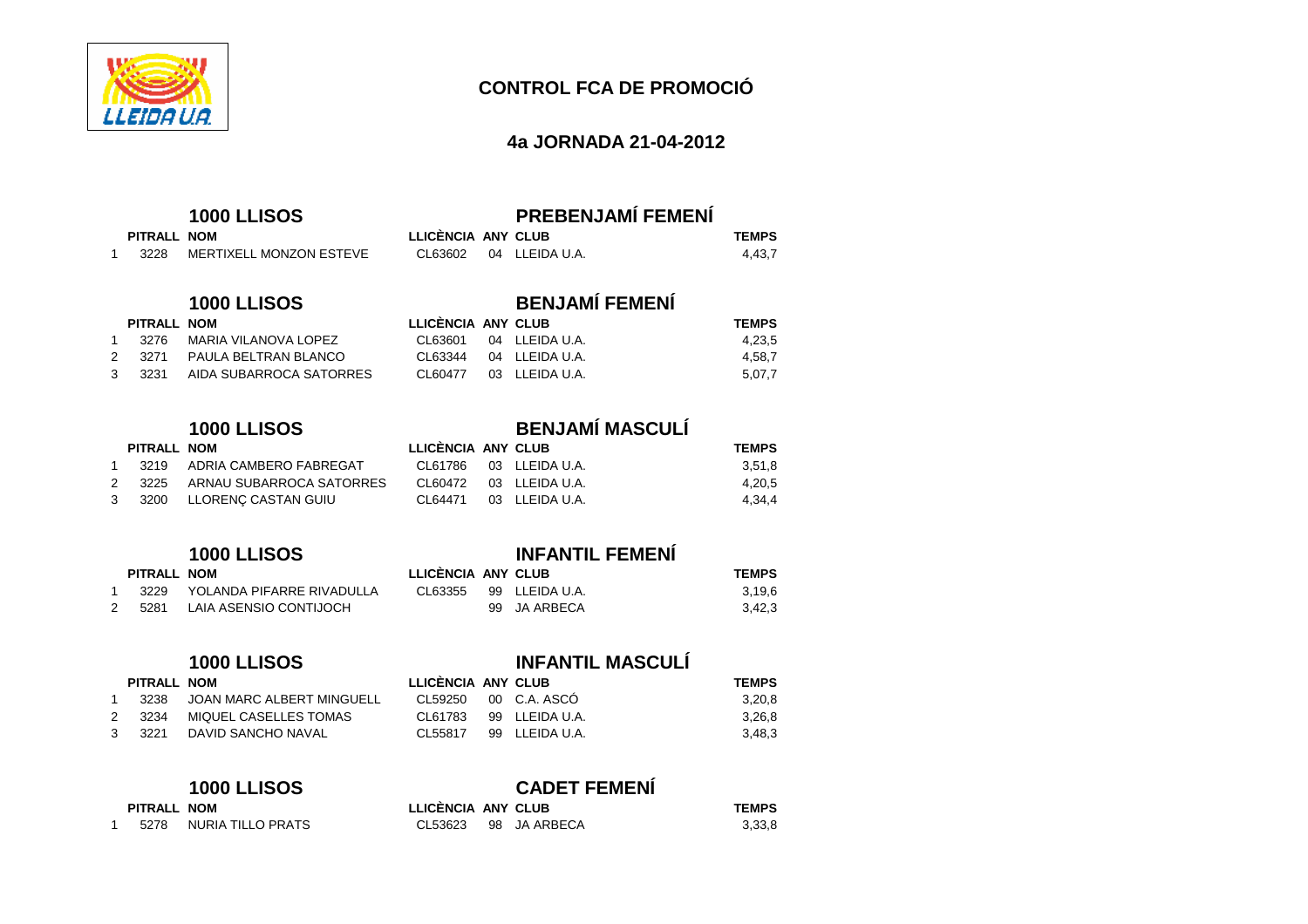

### **4a JORNADA 21-04-2012**

|   |                     | <b>1000 LLISOS</b>                          |                               |    | <b>CADET MASCULI</b>                   |                        |
|---|---------------------|---------------------------------------------|-------------------------------|----|----------------------------------------|------------------------|
|   | PITRALL NOM         |                                             | LLICÈNCIA ANY CLUB            |    |                                        | <b>TEMPS</b>           |
| 1 | 5147                | ALEX MENDEZ PRUNERA                         | CL60008                       |    | 97 C.A. ASCÓ                           | 2,50,7                 |
| 2 | 3199                | ORIOL VALLS TREPAT                          | CL56064                       | 98 | LLEIDA U.A.                            | 3,04,9                 |
| 3 | 5148                | ARNAU MORELL DANIEL                         |                               | 98 | <b>JA ARBECA</b>                       | 3,35,6                 |
| 1 | PITRALL NOM<br>5239 | <b>1000 OBSTACLES</b><br>ALBA ANDRES ROCA   | LLICÈNCIA ANY CLUB<br>CL63949 | 99 | <b>INFANTIL FEMENÍ</b><br>LLEIDA U.A.  | <b>TEMPS</b><br>3,40,1 |
| 1 | PITRALL NOM<br>3204 | <b>1000 OBSTACLES</b><br>PAU GODOY KARSESKA | LLICÈNCIA ANY CLUB<br>CL56057 | 00 | <b>INFANTIL MASCULÍ</b><br>LLEIDA U.A. | <b>TEMPS</b><br>3,17,6 |

# **1000 LLISOS CADET MASCULÍ**

| PITRALL NOM |                          | LLICÈNCIA ANY CLUB |                      | <b>TEMPS</b> |  |
|-------------|--------------------------|--------------------|----------------------|--------------|--|
|             | 5147 ALEX MENDEZ PRUNERA |                    | CL60008 97 C.A. ASCO | 2.50.7       |  |
| 2 3199      | ORIOL VALLS TREPAT       | CL 56064           | 98 LLEIDA U.A.       | 3.04.9       |  |
| 35148       | ARNAU MORELL DANIEL      |                    | 98 JA ARBECA         | 3.35.6       |  |

|                 | <b>INFANTIL FEMENI</b> |  |
|-----------------|------------------------|--|
| CÈNCIA ANY CLUB |                        |  |
| .               | --- --------           |  |

# **1000 OBSTACLES INFANTIL MASCULÍ**

| <b>PITRALL NOM</b> |                    | LLICENCIA ANY CLUB |                        | <b>TEMPS</b> |  |
|--------------------|--------------------|--------------------|------------------------|--------------|--|
| 3204               | PAU GODOY KARSESKA |                    | CL56057 00 LLEIDA U.A. | 3,17,6       |  |

|   |             | <b>TRIPLE</b>        |         |         | <b>INFANTIL MASCULI</b> |      |      |        |                          |                          |                          |                |
|---|-------------|----------------------|---------|---------|-------------------------|------|------|--------|--------------------------|--------------------------|--------------------------|----------------|
|   | PITRALL NOM |                      |         |         | ANY CLUB                |      |      |        |                          |                          |                          | <b>6 MARCA</b> |
|   | 3202        | JOEL COMENGE PEIRO   | CL63348 | 99      | LLEIDA U.A.             | х    |      | 9.81   | 9,29                     | 9,61                     | $\overline{\phantom{a}}$ | 9,81           |
|   | 5276        | ALEIX PORRAS CANTONS | CL54628 | 99      | LLEIDA U.A.             | x    | 9.46 |        |                          | $\overline{\phantom{a}}$ | $\sim$                   | 9.46           |
|   | 3186        | SERGI FELIS BADIA    | CL59181 | 99      | LLEIDA U.A.             | 8.84 | 8.70 | $\sim$ | $\overline{\phantom{a}}$ | $\sim$                   | $\sim$                   | 8.84           |
| 4 | 3179        | SERGI LIEBANA JORDAN | CT17501 | $00 \,$ | LLEIDA U.A.             | 7.40 | 8.13 | 8.16   | 7,97                     | 8,09                     | 8,15                     | 8,16           |
|   | 3221        | DAVID SANCHO NAVAL   | CL55817 | 99      | LLEIDA U.A.             | 7.35 |      | 7.49   | 7,38                     |                          | $\sim$                   | 7,49           |
|   |             |                      |         |         |                         |      |      |        |                          |                          |                          |                |

|             | <b>TRIPLE</b>                                   |  | <b>ABSOLUT FEMENI</b> |              |   |     |                             |       |                       |         |
|-------------|-------------------------------------------------|--|-----------------------|--------------|---|-----|-----------------------------|-------|-----------------------|---------|
| PITRALL NOM |                                                 |  | ANY CLUB              |              |   |     | 2 3 4 5                     |       |                       | 6 MARCA |
| 5135        | ELISABETH MONTAÑA MARGALEF CT18734 98 C.A. ASCÓ |  |                       | 10.84<br>0.1 | X | 0.0 | 10,55 10,86 10,89<br>$-0.2$ | - 1.6 | 10.75 10.89<br>$-0.3$ |         |

|    |             | <b>TRIPLE</b>              |         |    | <b>ABSOLUT MASCULI</b> |        |      |        |        |       |        |                |
|----|-------------|----------------------------|---------|----|------------------------|--------|------|--------|--------|-------|--------|----------------|
|    | PITRALL NOM |                            |         |    | <b>ANY CLUB</b>        |        |      |        | 4      | 5     |        | <b>6 MARCA</b> |
| 6. | 3189        | MARC LIEBANA JORDAN        | CT17500 | 98 | LLEIDA U.A.            | 10,28  | X    | 9,82   | 9,52   | X     | 10,47  | 10.47          |
|    |             |                            |         |    |                        | $-0.4$ | X    | $-0.9$ | $-0,6$ | X.    | $-0,6$ |                |
| 6. | 5136        | <b>VICTOR SANCHO NAVAL</b> | CL54626 | 97 | LLEIDA U.A.            | х      | 9.90 | X.     | 9,90   | 10.12 | X      | 10.12          |
|    |             |                            |         |    |                        | х      | 0.0  |        | 0.0    | 0,5   | X      |                |
|    | 3188        | SEBASTIAN CHANGO PAZMIÑO   | CL58031 | 97 | LLEIDA U.A.            | X      |      | 9,40   | 9,01   | 9,33  | 9.27   | 9.40           |
|    |             |                            |         |    |                        | X      |      | $-0.7$ | $-0,4$ | 0,0   | 1.1    |                |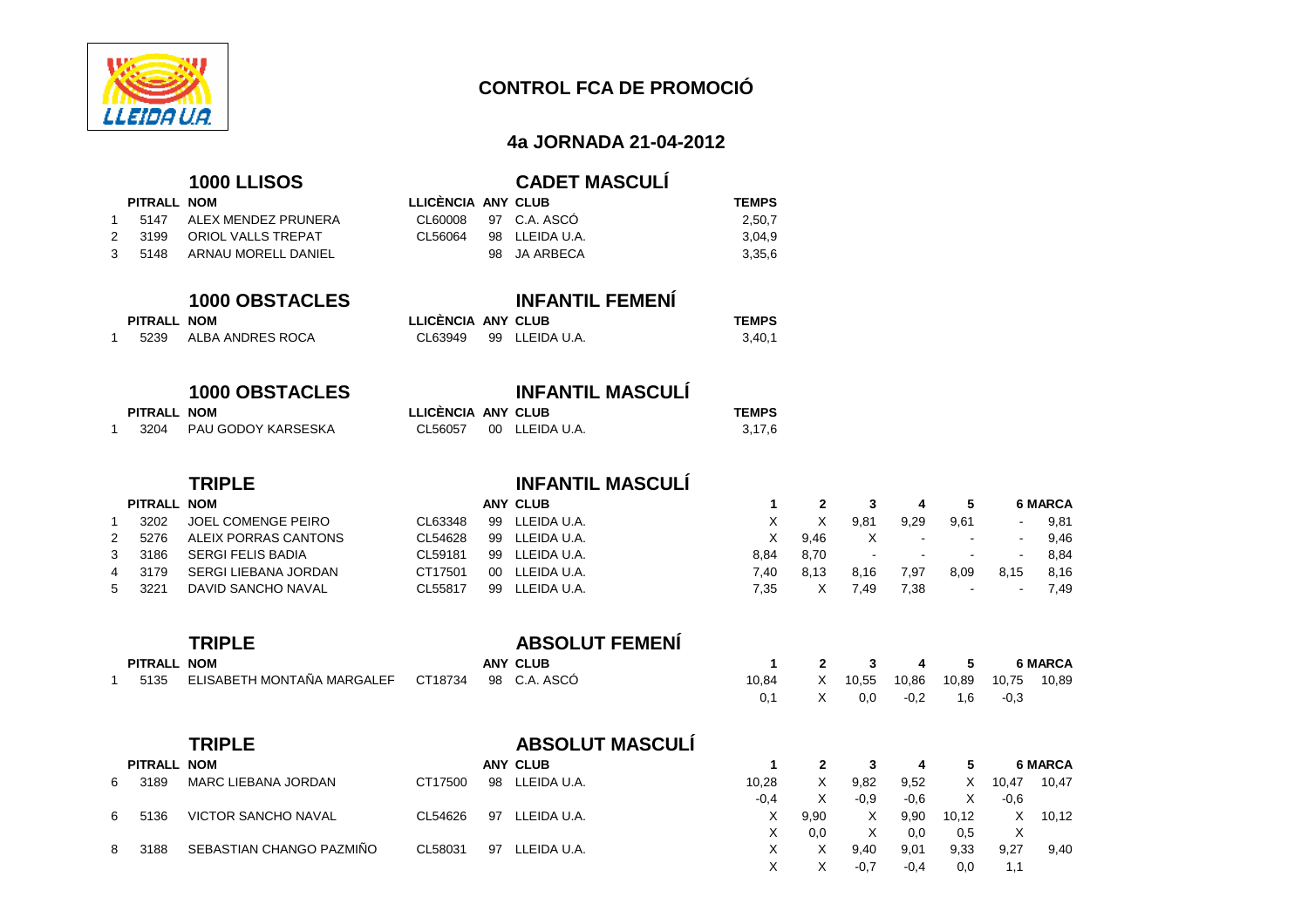

### **4a JORNADA 21-04-2012**

|              |             | PES 2 KG.                  |         |    | <b>ALEVÍ FEMENÍ</b>     |              |                |      |                |       |      |                |
|--------------|-------------|----------------------------|---------|----|-------------------------|--------------|----------------|------|----------------|-------|------|----------------|
|              | PITRALL NOM |                            |         |    | <b>ANY CLUB</b>         | 1            | $\overline{2}$ |      | <b>3 MARCA</b> |       |      |                |
| $\mathbf{1}$ | 3220        | CLAUDIA DELGADO CERRO      | CL63349 |    | 02 LLEIDA U.A.          | 3,74         | 3,80           | 3.68 | 3,80           |       |      |                |
|              |             | PES 2 KG.                  |         |    | <b>ALEVÍ MASCULÍ</b>    |              |                |      |                |       |      |                |
|              | PITRALL NOM |                            |         |    | <b>ANY CLUB</b>         | 1            | $\overline{2}$ |      | <b>3 MARCA</b> |       |      |                |
| $\mathbf{1}$ | 3183        | DANIEL COGUL GUARDIOLA     | CL55806 | 01 | LLEIDA U.A.             | 7,59         | 8,11           | 8,02 | 8,11           |       |      |                |
| 2            | 3214        | MANUEL JESUS MACHO FILLAT  | CL63353 |    | 02 LLEIDA U.A.          | 6,60         | 6,95           | 6,50 | 6,95           |       |      |                |
| 3            | 3218        | <b>JOAN BONET SELLART</b>  | CL63950 | 01 | LLEIDA U.A.             | 6,00         | 5,47           | 5,40 | 6,00           |       |      |                |
| 4            | 360         | <b>JOAN PANE ANIZ</b>      | CL60470 |    | 02 LLEIDA U.A.          | 4,62         | 5,42           | 5,19 | 5,42           |       |      |                |
| 5            | 3190        | DANIEL MAÑANET NAVAL       | CL58038 | 01 | LLEIDA U.A.             | 4,88         | 4,99           | 5,05 | 5,05           |       |      |                |
| 6            | 3196        | JON MAÑANET NAVAL          | CL58039 | 01 | LLEIDA U.A.             | 4,14         | 3,83           | 4,58 | 4,58           |       |      |                |
|              |             | PES 2 KG.                  |         |    | <b>INFANTIL FEMENÍ</b>  |              |                |      |                |       |      |                |
|              | PITRALL NOM |                            |         |    | <b>ANY CLUB</b>         | 1            | $\mathbf{2}$   | 3    | 4              | 5     |      | <b>6 MARCA</b> |
| -1           | 3229        | YOLANDA PIFARRE RIVADULLA  | CL63355 | 99 | LLEIDA U.A.             | 9,30         | 8,54           | 8,41 | 7,99           | 9,11  | 7,71 | 9,30           |
|              |             | PES 3 KG.                  |         |    | <b>INFANTIL MASCULI</b> |              |                |      |                |       |      |                |
|              | PITRALL NOM |                            |         |    | <b>ANY CLUB</b>         | $\mathbf{1}$ | $\mathbf{2}$   | 3    | 4              | 5     |      | <b>6 MARCA</b> |
| $\mathbf{1}$ | 3179        | SERGI LIEBANA JORDAN       | CT17501 |    | 00 LLEIDA U.A.          | 5,86         | 6,11           | 5,69 | 6,13           | 6,28  | 6,03 | 6,28           |
|              |             | PES 3 KG.                  |         |    | <b>CADET FEMENÍ</b>     |              |                |      |                |       |      |                |
|              | PITRALL NOM |                            |         |    | <b>ANY CLUB</b>         | 1            | $\mathbf{2}$   | 3    | 4              | 5     |      | <b>6 MARCA</b> |
| $\mathbf{1}$ | 3211        | MAR JOVE MORENO            | CL58647 |    | 97 LLEIDA U.A.          | 8,08         | 9,29           | 8,56 | 8,78           | 8,96  | 8,57 | 9,29           |
|              |             | PES 4 KG.                  |         |    | <b>CADET MASCULÍ</b>    |              |                |      |                |       |      |                |
|              |             |                            |         |    |                         |              |                |      |                |       |      |                |
|              | PITRALL NOM |                            |         |    | <b>ANY CLUB</b>         | 1            | $\mathbf{2}$   | 3    | 4              | 5     |      | <b>6 MARCA</b> |
| -1           | 3189        | <b>MARC LIEBANA JORDAN</b> | CT17500 | 98 | LLEIDA U.A.             | 10,86        | X              | 9,75 | Х              | 10,25 | X    | 10,86          |
| 2            | 3188        | SEBASTIAN CHANGO PAZMIÑO   | CL58031 | 97 | LLEIDA U.A.             | 7,67         | 7,60           | 7,53 | 7,15           | 8,24  | 7,81 | 8,24           |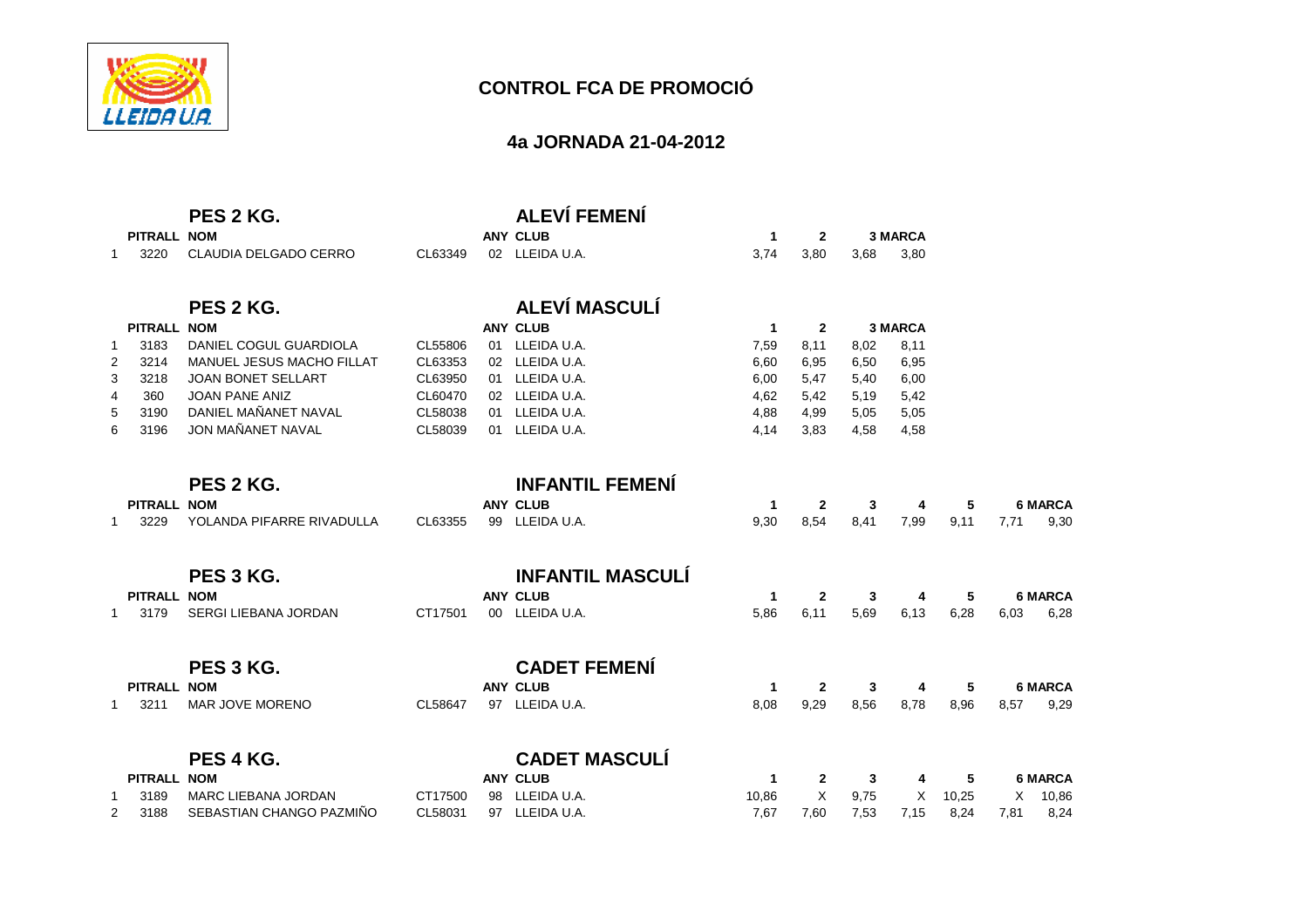

### **4a JORNADA 21-04-2012**

|                |                    | <b>ALÇADA</b>             |          |    | <b>BENJAMÍ FEMENÍ</b>   |                |                |                 |                 |                 |                |                |                 |                    |
|----------------|--------------------|---------------------------|----------|----|-------------------------|----------------|----------------|-----------------|-----------------|-----------------|----------------|----------------|-----------------|--------------------|
|                | PITRALL NOM        |                           |          |    | <b>ANY CLUB</b>         | 0,80           | 0,85           | 0,90            |                 | 0,95 MARCA      |                |                |                 |                    |
| $\mathbf{1}$   | 3275               | AIDA SUBARROCA SATORRES   | CL60477  | 03 | LLEIDA U.A.             | X <sub>0</sub> | $\mathbf 0$    | $\mathbf 0$     | <b>XXX</b>      | 0,90            |                |                |                 |                    |
| 2              | 3276               | MARIA VILANOVA LOPEZ      |          |    | 04 LLEIDA U.A.          |                |                | X <sub>0</sub>  | <b>XXX</b>      | 0,90            |                |                |                 |                    |
|                |                    | <b>ALÇADA</b>             |          |    | <b>BENJAMÍ MASCULÍ</b>  |                |                |                 |                 |                 |                |                |                 |                    |
|                | PITRALL NOM        |                           |          |    | <b>ANY CLUB</b>         | 0,80           | 0,85           | 0,90            | 0,95            |                 | 1,00 MARCA     |                |                 |                    |
| $\mathbf{1}$   | 3223               | ARNAU SUBARROCA SATORRES  | CL60472  |    | 03 LLEIDA U.A.          | $\Omega$       | $\mathbf 0$    | XX <sub>0</sub> | X <sub>0</sub>  | <b>XXX</b>      | 0,95           |                |                 |                    |
| 2              | 3219               | ADRIA CAMBERO FABREGAT    | CL61786  |    | 03 LLEIDA U.A.          | $\mathbf 0$    | $\mathbf 0$    | $\mathbf 0$     | XX <sub>0</sub> | <b>XXX</b>      | 0,95           |                |                 |                    |
| 3              | 3200               | LLORENÇ CASTAN GUIU       | CL64471  |    | 03 LLEIDA U.A.          | $\mathbf 0$    | XXX            |                 |                 |                 | 0,80           |                |                 |                    |
|                |                    | <b>ALÇADA</b>             |          |    | <b>ALEVÍ FEMENÍ</b>     |                |                |                 |                 |                 |                |                |                 |                    |
|                | PITRALL NOM        |                           |          |    | <b>ANY CLUB</b>         | 0,85           | 0,90           | 0,95            | 1,00            | 1,05            | 1,10           | 1,15           | 1,20            | 1,25 MARCA         |
| $\mathbf{1}$   | 3198               | MARIA MAÑANET NAVAL       | CL58037  |    | 01 LLEIDA U.A.          | 0              | 0              | 0               | $\mathbf 0$     | $\mathbf 0$     | $\mathbf 0$    | $\mathbf 0$    | XX <sub>0</sub> | <b>XXX</b><br>1,20 |
| 3              | 3220               | CLAUDIA DELGADO CERRO     | CL63349  |    | 02 LLEIDA U.A.          | 0              | $\mathbf 0$    | X <sub>0</sub>  | $\mathbf 0$     | <b>XXX</b>      |                |                |                 | 1,00               |
|                |                    | <b>ALÇADA</b>             |          |    | ALEVÍ MASCULÍ           |                |                |                 |                 |                 |                |                |                 |                    |
|                | <b>PITRALL NOM</b> |                           |          |    | <b>ANY CLUB</b>         | 0,85           | 0,90           | 0,95            | 1,00            | 1,05            | 1,10           | 1,15           |                 | 1,20 MARCA         |
| $\mathbf{1}$   | 3190               | DANIEL MAÑANET NAVAL      | CL58038  |    | 01 LLEIDA U.A.          | 0              | $\mathbf 0$    | 0               | X <sub>0</sub>  | $\mathbf 0$     | 0              | 0              | <b>XXX</b>      | 1,15               |
| $\overline{2}$ | 3218               | <b>JOAN BONET SELLART</b> | CL63950  |    | 01 LLEIDA U.A.          | 0              | 0              | 0               | X <sub>0</sub>  | X <sub>0</sub>  | X <sub>0</sub> | X <sub>0</sub> | <b>XXX</b>      | 1,15               |
| 3              | 360                | <b>JOAN PANE ANIZ</b>     | CL60470  |    | 02 LLEIDA U.A.          | 0              | $\mathbf 0$    | 0               | X <sub>0</sub>  | 0               | X <sub>0</sub> | <b>XXX</b>     |                 | 1,10               |
| 4              | 3214               | MANUEL JESUS MACHO FILLAT | CL63353  |    | 02 LLEIDA U.A.          | $\mathbf 0$    | $\pmb{0}$      | X <sub>0</sub>  | XX <sub>0</sub> | $\pmb{0}$       | <b>XXX</b>     |                |                 | 1,05               |
| 5              | 3183               | DANIEL COGUL GUARDIOLA    | CL55806  |    | 01 LLEIDA U.A.          | 0              | X <sub>0</sub> | $\mathbf 0$     | 0               | XX <sub>0</sub> | <b>XXX</b>     |                |                 | 1,05               |
| 6              | 3196               | JON MAÑANET NAVAL         | CL58039  |    | 01 LLEIDA U.A.          | $\Omega$       | X <sub>0</sub> | <b>XXX</b>      |                 |                 |                |                |                 | 0,90               |
|                |                    | <b>ALÇADA</b>             |          |    | <b>INFANTIL FEMENÍ</b>  |                |                |                 |                 |                 |                |                |                 |                    |
|                | PITRALL NOM        |                           |          |    | <b>ANY CLUB</b>         | 1,00           | 1,05           | 1,10            | 1,15            | 1,20            | 1,25           | 1,30           | 1,35            | 1,40 MARCA         |
| $\mathbf{1}$   | 3254               | ARIADNA CHAS ROURE        | CL58646  | 99 | LLEIDA U.A.             |                |                | 0               | $\mathbf 0$     | $\mathbf 0$     | $\mathbf 0$    | X <sub>0</sub> |                 | 1,30<br>XXX        |
| 2              | 3187               | MARINA ROS OLOMI          | CL64475  | 99 | LLEIDA U.A.             | 0              | $\mathbf 0$    | <b>XXX</b>      |                 |                 |                |                |                 | 1,05               |
|                |                    | <b>ALÇADA</b>             |          |    | <b>INFANTIL MASCULÍ</b> |                |                |                 |                 |                 |                |                |                 |                    |
|                | PITRALL NOM        |                           |          |    | <b>ANY CLUB</b>         | 1,10           | 1,15           | 1,20            | 1,25            | 1,30            | 1,35           | 1,40           |                 | 1,45 MARCA         |
|                | 5276               | ALFIX PORRAS CANTONS      | CI 54628 |    | $99$ II FIDA U.A.       | $\Omega$       | $\overline{0}$ | $\Omega$        | $\Omega$        | X <sub>0</sub>  |                | $\Omega$       |                 | $XXX = 1.40$       |

 $\begin{array}{c} 1,20 \\ 1,00 \end{array}$ 

 $1,05$ 

| ויו ווער בבתיוון |                      |         | <b>AU VLVP</b> | . | . | . . <i>.</i>   | . <i>.</i>      |     |        | .   | השוחותו טדו |       |
|------------------|----------------------|---------|----------------|---|---|----------------|-----------------|-----|--------|-----|-------------|-------|
| 5276             | ALEIX PORRAS CANTONS | CL54628 | 99 LLEIDA U.A. |   |   |                |                 | X0  | $\sim$ |     | XXX         | 1.40  |
| 3186             | SERGI FELIS BADIA    | CL59181 | 99 LLEIDA U.A. |   |   | X <sub>0</sub> |                 |     |        | XXX |             | 30, ا |
| 3205             | SERGI LIEBANA JORDAN | CT17501 | 00 LLEIDA U.A. |   |   | X <sub>0</sub> | XX <sub>0</sub> | XXX |        |     |             | 1.25  |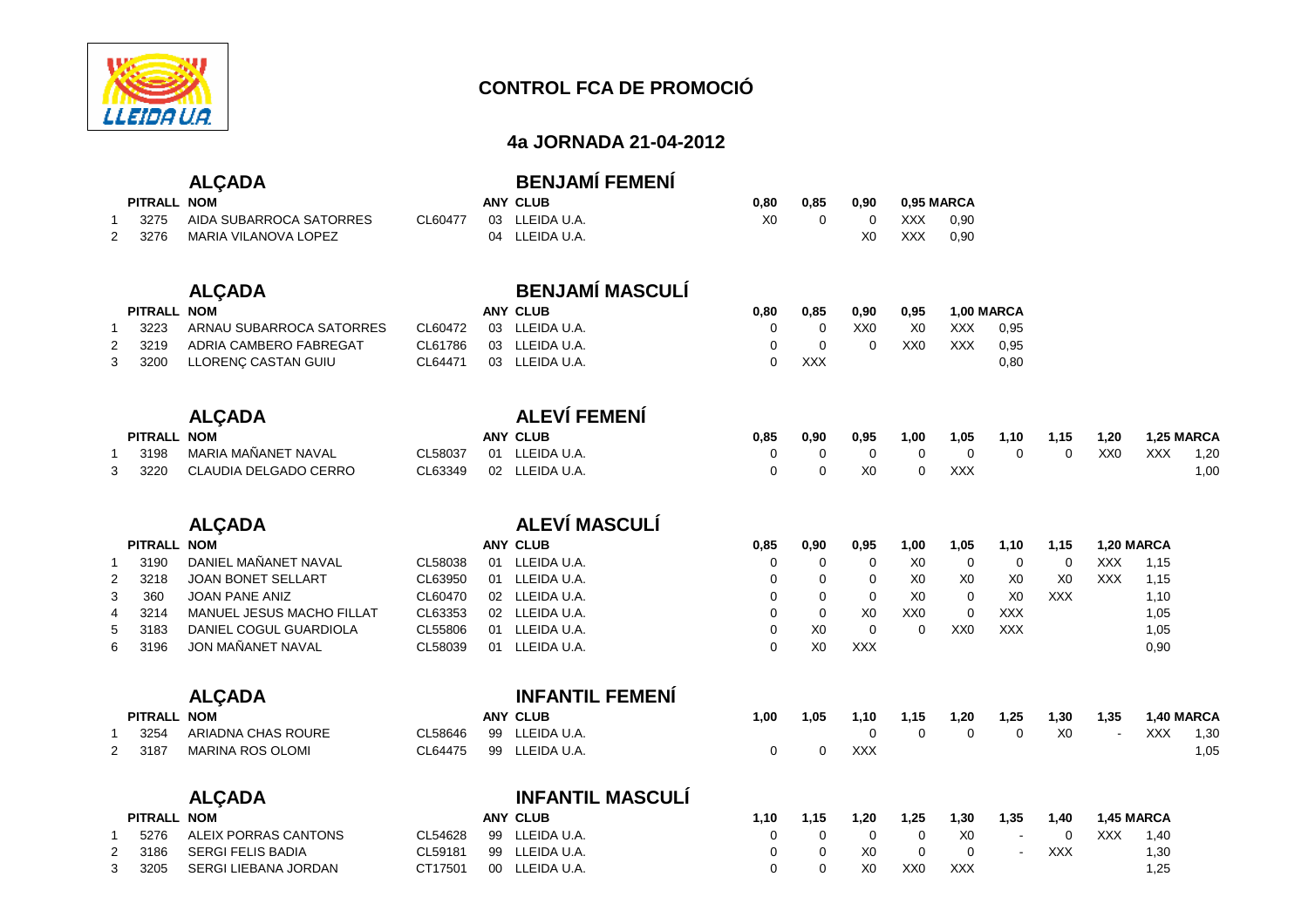

### **4a JORNADA 21-04-2012**

|   |                    | <b>ALÇADA</b>             |         | <b>CADET FEMENÍ</b>     |                |                |                 |                |      |             |             |      |            |
|---|--------------------|---------------------------|---------|-------------------------|----------------|----------------|-----------------|----------------|------|-------------|-------------|------|------------|
|   | PITRALL NOM        |                           |         | <b>ANY CLUB</b>         | 1,20           | 1,25           | 1,30            | 1,35 MARCA     |      |             |             |      |            |
|   | 3237               | NAIMA BARKANE AMAROUCH    | CL56054 | 98 LLEIDA U.A.          | $\mathbf 0$    | $\mathbf 0$    | X <sub>0</sub>  | <b>XXX</b>     | 1,30 |             |             |      |            |
| 2 | 3217               | <b>SAIDA MACHO FILLAT</b> | CL63352 | 98 LLEIDA U.A.          | $\Omega$       | <b>XXX</b>     |                 |                | 1,20 |             |             |      |            |
|   |                    | <b>ALÇADA</b>             |         | <b>CADET MASCULÍ</b>    |                |                |                 |                |      |             |             |      |            |
|   | PITRALL NOM        |                           |         | <b>ANY CLUB</b>         | 1,20           | 1,25           | 1,30            | 1,35           |      | 1,40 MARCA  |             |      |            |
|   | 3188               | SEBASTIAN CHANGO PAZMIÑO  | CL58031 | 97 LLEIDA U.A.          | $\Omega$       | $\mathbf 0$    | XX <sub>0</sub> | X <sub>0</sub> | XXX  | 1,35        |             |      |            |
|   |                    | <b>ALÇADA</b>             |         | <b>JUVENIL FEMENÍ</b>   |                |                |                 |                |      |             |             |      |            |
|   | PITRALL NOM        |                           |         | <b>ANY CLUB</b>         | 1,25           | 1,30           |                 | 1,35 MARCA     |      |             |             |      |            |
|   | 5243               | CRISTINA REAL ZARZA       | CT19935 | 95 LLEIDA U.A.          | $\Omega$       | X <sub>0</sub> | <b>XXX</b>      | 1,30           |      |             |             |      |            |
|   |                    | <b>PERXA</b>              |         | <b>ALEVÍ FEMENÍ</b>     |                |                |                 |                |      |             |             |      |            |
|   | <b>PITRALL NOM</b> |                           |         | <b>ANY CLUB</b>         |                | 1,40 MARCA     |                 |                |      |             |             |      |            |
|   | 3198               | MARIA MAÑANET NAVAL       | CL58037 | 01 LLEIDA U.A.          | <b>XXX</b>     | <b>SM</b>      |                 |                |      |             |             |      |            |
|   | 3220               | CLAUDIA DELGADO CERRO     | CL63349 | 02 LLEIDA U.A.          | <b>XXX</b>     | <b>SM</b>      |                 |                |      |             |             |      |            |
|   |                    | <b>PERXA</b>              |         | ALEVÍ MASCULÍ           |                |                |                 |                |      |             |             |      |            |
|   | PITRALL NOM        |                           |         | <b>ANY CLUB</b>         |                | 1,40 MARCA     |                 |                |      |             |             |      |            |
|   | 3190               | DANIEL MAÑANET NAVAL      | CL58038 | 01 LLEIDA U.A.          | <b>XXX</b>     | <b>SM</b>      |                 |                |      |             |             |      |            |
|   | 3183               | DANIEL COGUL GUARDIOLA    | CL55806 | 01 LLEIDA U.A.          | <b>XXX</b>     | <b>SM</b>      |                 |                |      |             |             |      |            |
|   | 3196               | JON MAÑANET NAVAL         | CL58039 | 01 LLEIDA U.A.          | <b>XXX</b>     | <b>SM</b>      |                 |                |      |             |             |      |            |
|   |                    | <b>PERXA</b>              |         | <b>INFANTIL MASCULÍ</b> |                |                |                 |                |      |             |             |      |            |
|   | <b>PITRALL NOM</b> |                           |         | <b>ANY CLUB</b>         | 1,40           | 1,60           | 1,80            | 2,00           | 2,20 | 2,40        | 2,50        | 2,70 | 2,90 MARCA |
|   | 3202               | JOEL COMENGE PEIRO        | CL63348 | 99 LLEIDA U.A.          |                |                |                 |                |      | $\mathbf 0$ | $\mathbf 0$ | 0    | 0          |
|   |                    |                           |         |                         | 3,00           | 3,10           |                 |                |      |             |             |      |            |
|   |                    |                           |         |                         | X <sub>0</sub> | <b>XXX</b>     |                 |                |      |             |             |      | 3,00       |
| 2 | 3179               | SERGI LIEBANA JORDAN      | CT17501 | 00 LLEIDA U.A.          | 0              | $\mathbf 0$    | 0               | <b>XXX</b>     |      |             |             |      | 1,80       |